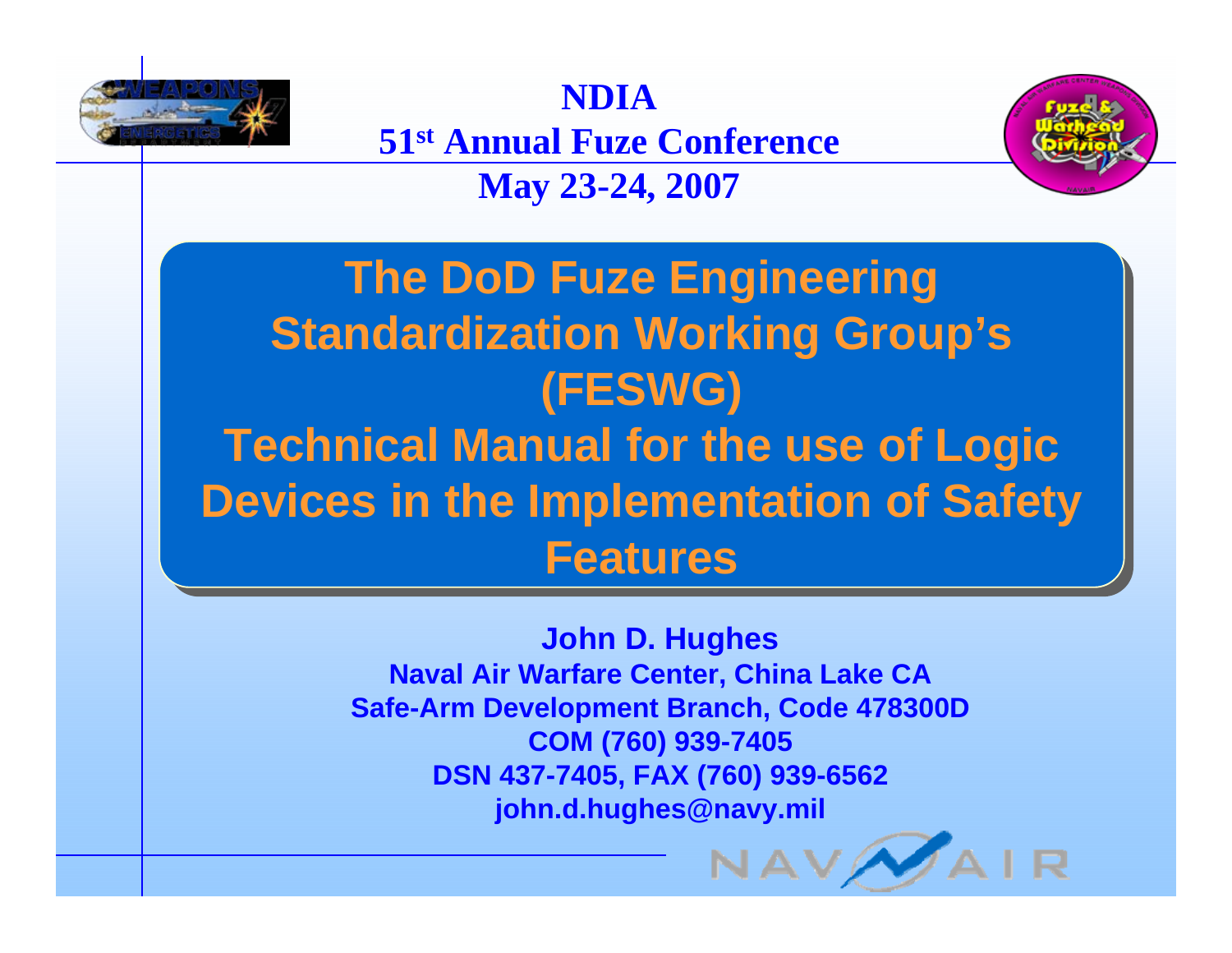



- **Increased use of logic devices in safety features has highlighted the need to address safety requirements in more detail.**
- **Document is intended to clarify the requirements of the current standards (MIL-STD-1316, MIL-STD-1911, MIL-STD-1901 and STANAG-4187, STANAG-4497, STANAG-4368) as applied to Safety Features implemented with logic devices.**
- **Logic Devices include programmable logic devices (PLDs), complex programmable logic devices (CPLDs), field programmable gate arrays (FPGAs), application specific integrated circuits (ASICs), microcontrollers, discrete logic, etc.**

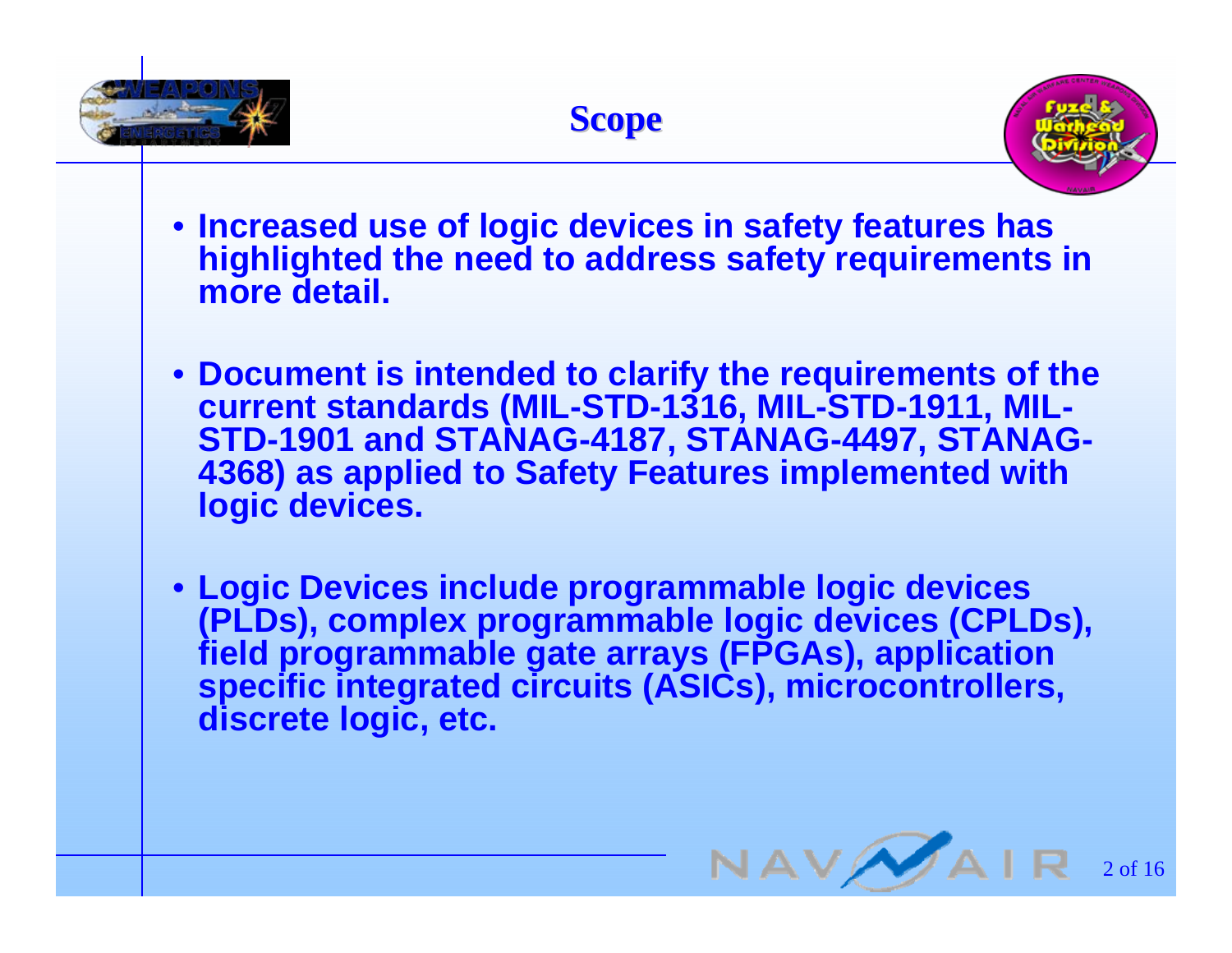



- **Common Cause Failures. Multiple component failures that result from or are caused by a single failure or an adverse environment.**
- **Safety Feature. An element or combination of elements designed to prevent unintended arming and/or functioning. All the components from the environmental sensing, environment verification, and safety interlock are included in the safety feature.**

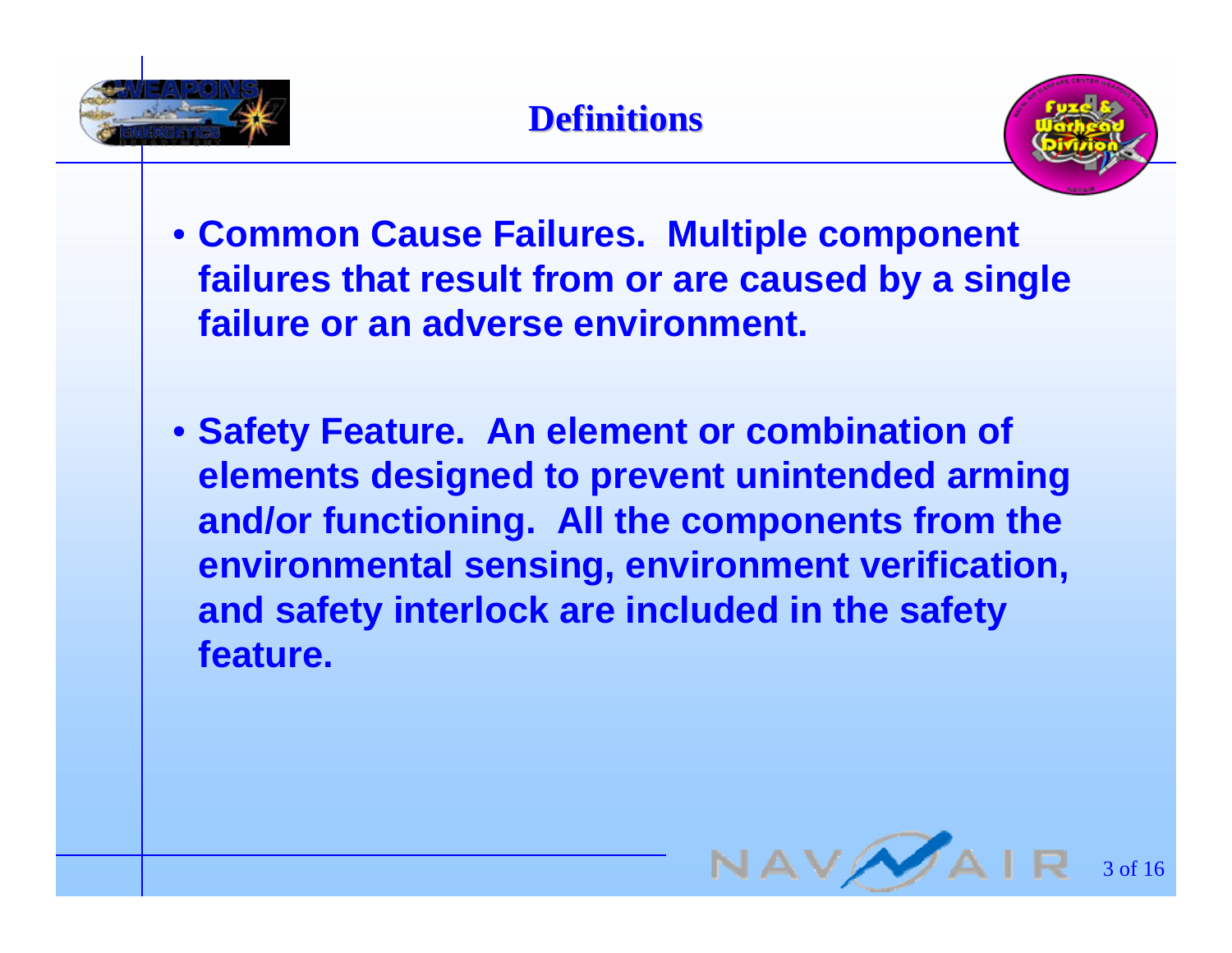





- **While some logic devices may be viewed as better suited for safety applications, it is important to note:**
	- $\mathcal{L}_{\mathcal{A}}$  **All logic devices can be implemented in an unsafe manner.**
	- <del>Jan Karl II.</del><br>Vyhy tysy **There are safety issues associated with the use of any type of logic device in safety critical applications.**
	- $\mathcal{L}_{\mathcal{A}}$  , and the set of the set of the set of the set of the set of the set of the set of the set of the set of the set of the set of the set of the set of the set of the set of the set of the set of the set of th **Individual technologies may require additional measures not specifically addressed here.**
- **This presentation does not contain all the information found within the FESWG Tech Manual**

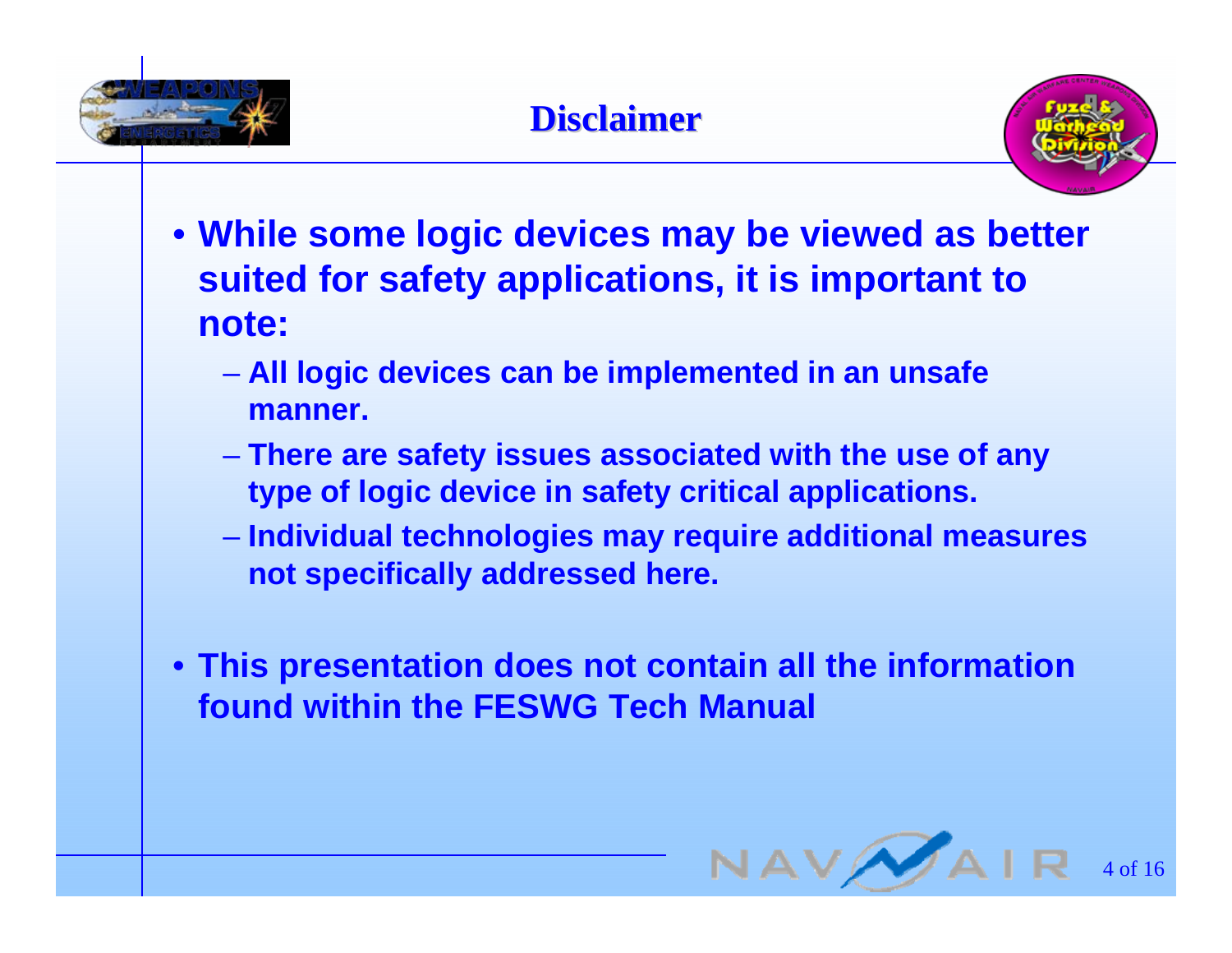



- **1. Each Safety Feature (SF) implemented with logic shall use the least complex logic device that can practically perform the required functionality.**
	- $\mathcal{L}_{\mathcal{A}}$  **Minimizes the subversion of SF(s) due to unintentional and/or unrecognized modes of operation, including failure modes.**
	- **KISS method.**
	- $\mathcal{L}_{\mathcal{A}}$  , and the set of the set of the set of the set of the set of the set of the set of the set of the set of the set of the set of the set of the set of the set of the set of the set of the set of the set of th **Complex devices require more analysis, documentation, testing and more scrutiny by the safety authority.**

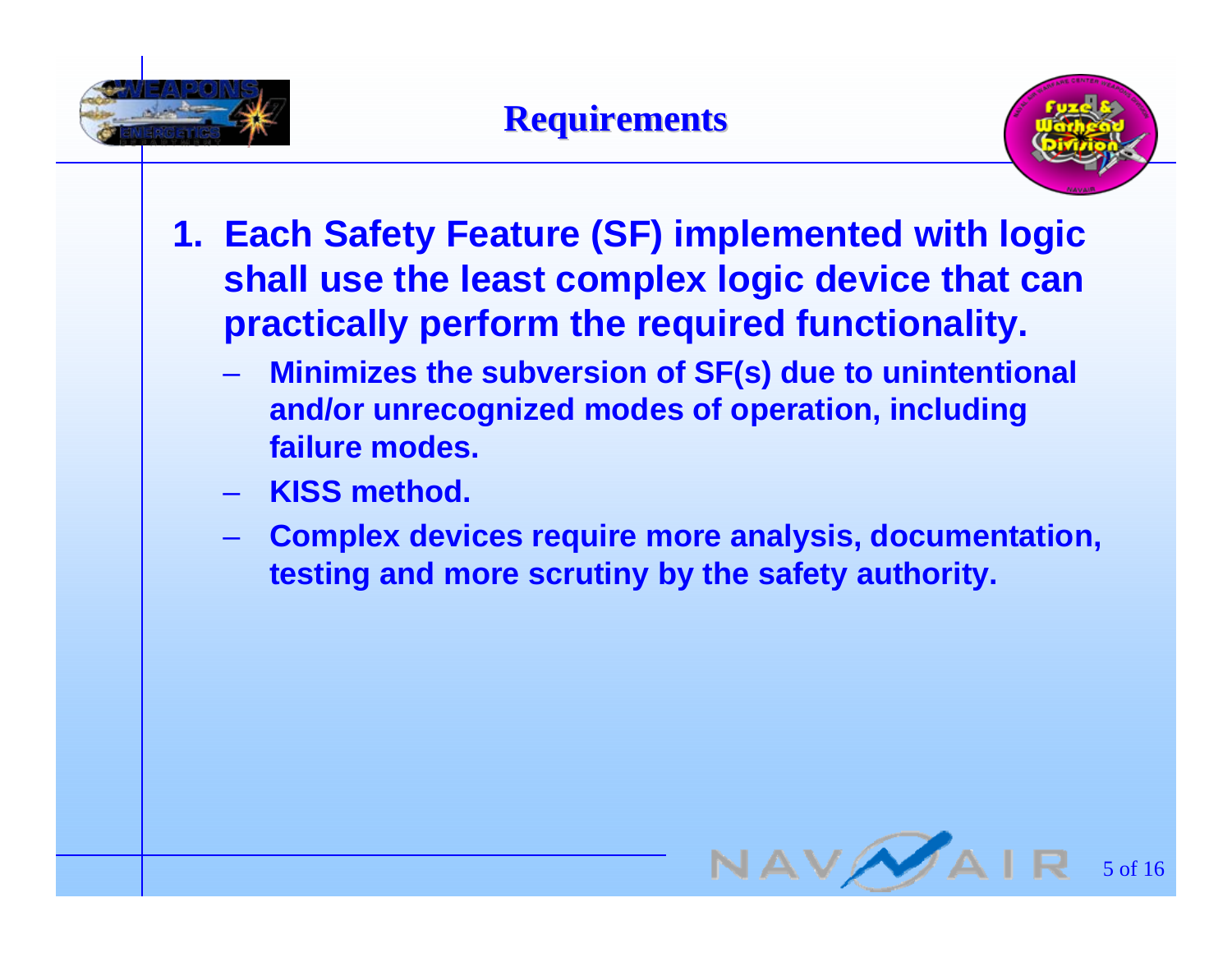



- **2. All logic devices used in the implementation of a safety feature shall be non-reconfigurable** 
	- $\mathcal{L}_{\mathcal{A}}$  , and the set of the set of the set of the set of the set of the set of the set of the set of the set of the set of the set of the set of the set of the set of the set of the set of the set of the set of th **Stability of SF is required.**
	- $\mathcal{L}_{\mathcal{A}}$ **Changes to the SF can comprise safety.**
	- <del>Jan Jawa (</del> **Programmable devices may be considered nonreconfigurable if the configuration of the internal logic can not be changed intentionally or inadvertently after programming during manufacturing.**
	- $\mathcal{L}_{\mathcal{A}}$  , and the set of the set of the set of the set of the set of the set of the set of the set of the set of the set of the set of the set of the set of the set of the set of the set of the set of the set of th **Applies to associated memory (no volatile or erasable memory allowed!).**

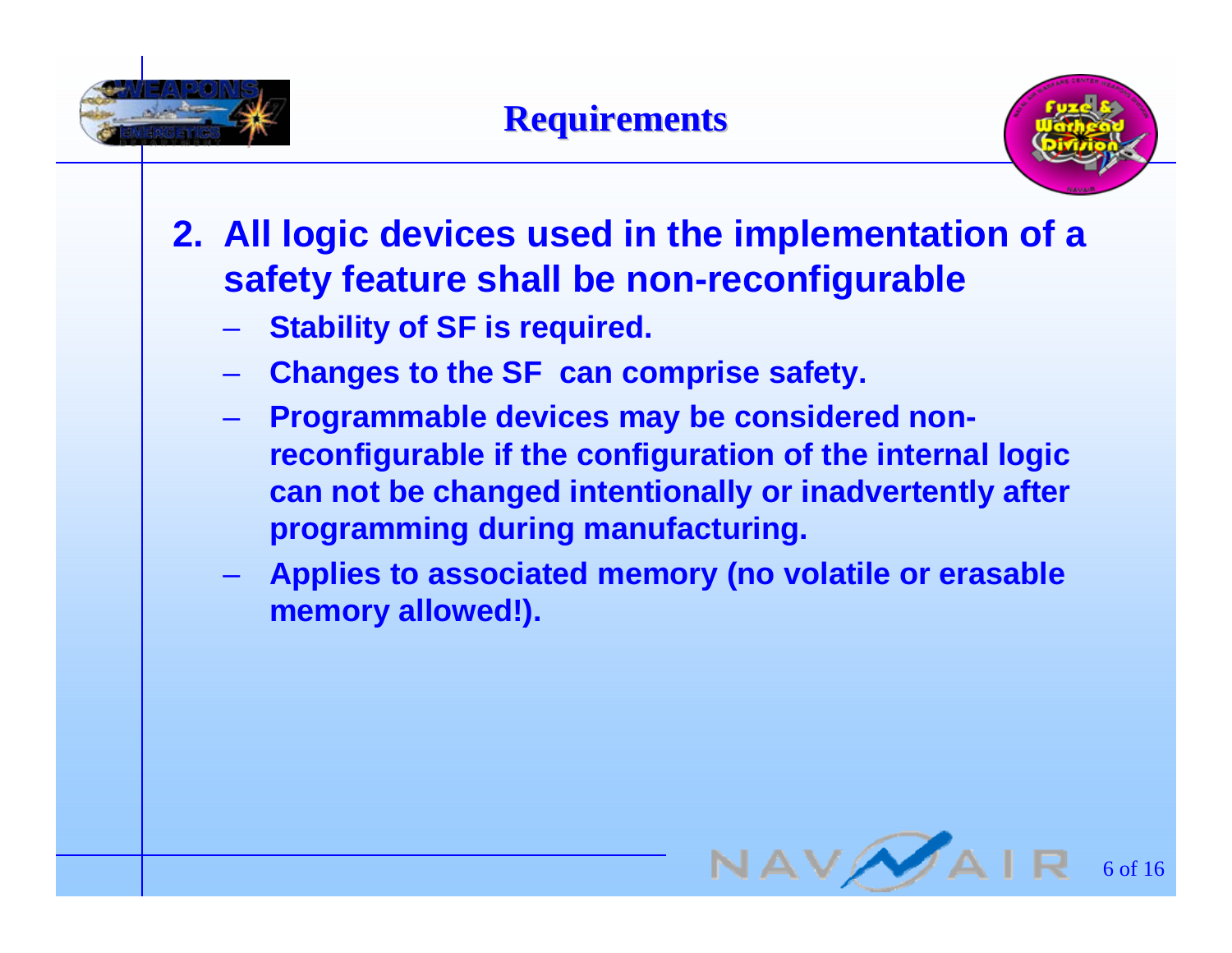



- **3. Where all SFs are implemented with logic devices, at least two SFs shall be implemented with dissimilar logic devices.**
	- <del>Jan Jawa (</del> **Minimizes the potential for common cause failures.**
	- $\mathcal{L}_{\mathcal{A}}$  **Where practical, at least one SF shall be implemented with discrete component(s).**
	- $\mathcal{L}_{\mathcal{A}}$  **Dissimilar logic refers to distinct methods and/or materials used to develop a particular device that result in devices with minimal common cause failures. Some examples include:** 
		- o **Full Custom ASIC**
		- o **Discrete components**
		- o **M2M FPGA**
		- o **OnO FPGA**
		- o **Microcontroller**

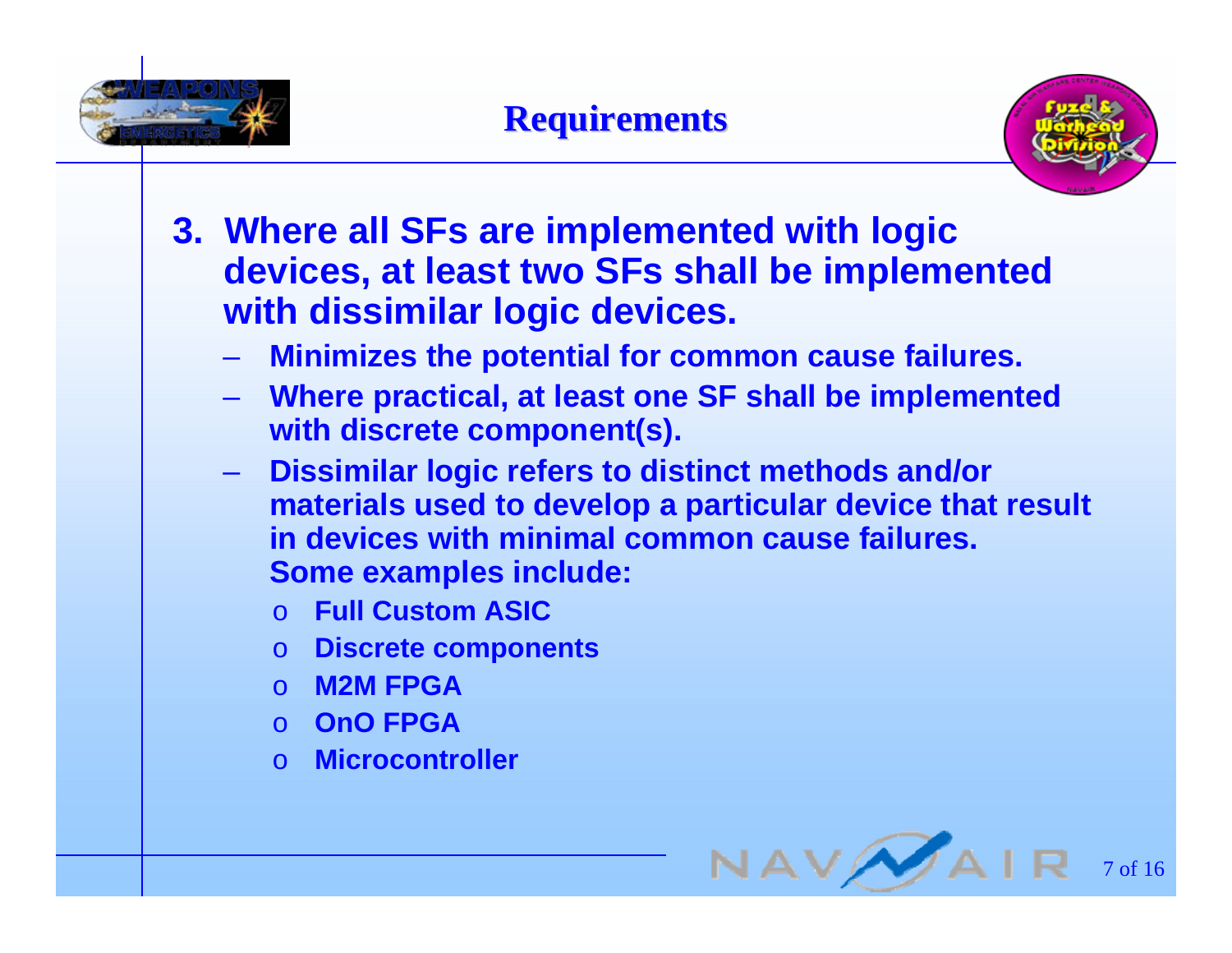





- **4. SF logic shall be implemented in accordance with the device manufacturer's latest specifications and notes.**
	- **Safety critical details could be buried within data sheets and/or footnotes.**
	- **Conflicts between manufacturer's specifications and other requirements shall be reviewed and approved by the safety authority.**
	- **All programming functionality, testing functionality, used pins, and any other nonoperational functionality shall be appropriately disabled and terminated.**

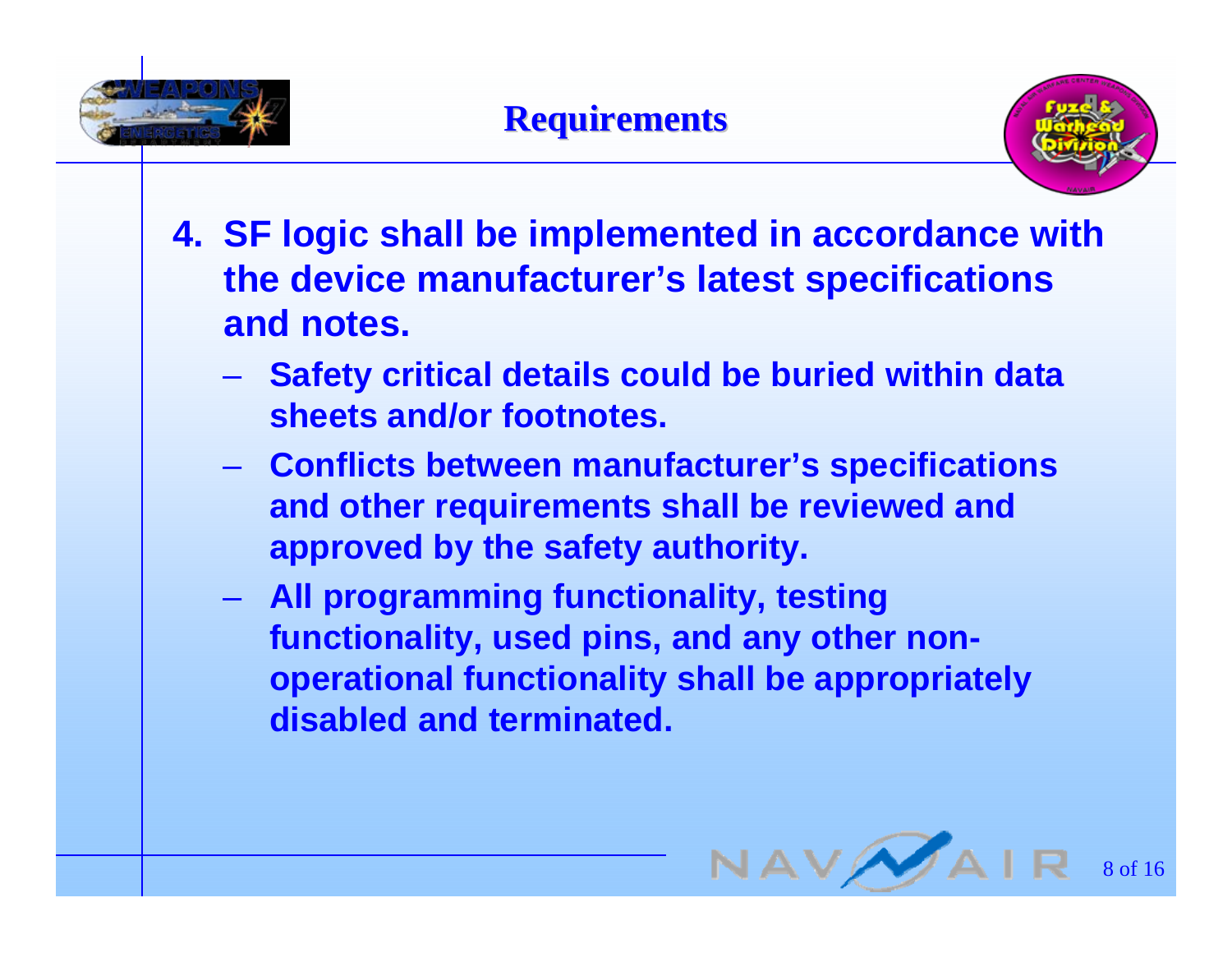



- **5. Logic devices shall not exhibit unsafe operation during and after exposure to power transfers, transitions, and/or transients.**
	- <del>Jan Jawa (</del> **Credible power environments (brown out, surge, spikes, etc) should not cause the loss of a safety feature.**
	- <del>Jan Karl II.</del><br>Vyhy tysy **Logic device power supplies need to be robust.**
- **6. Timing functions within logic shall not be susceptible to single point or common cause failures resulting in early arming.**
	- **Requires independent timing with dissimilar technology.**

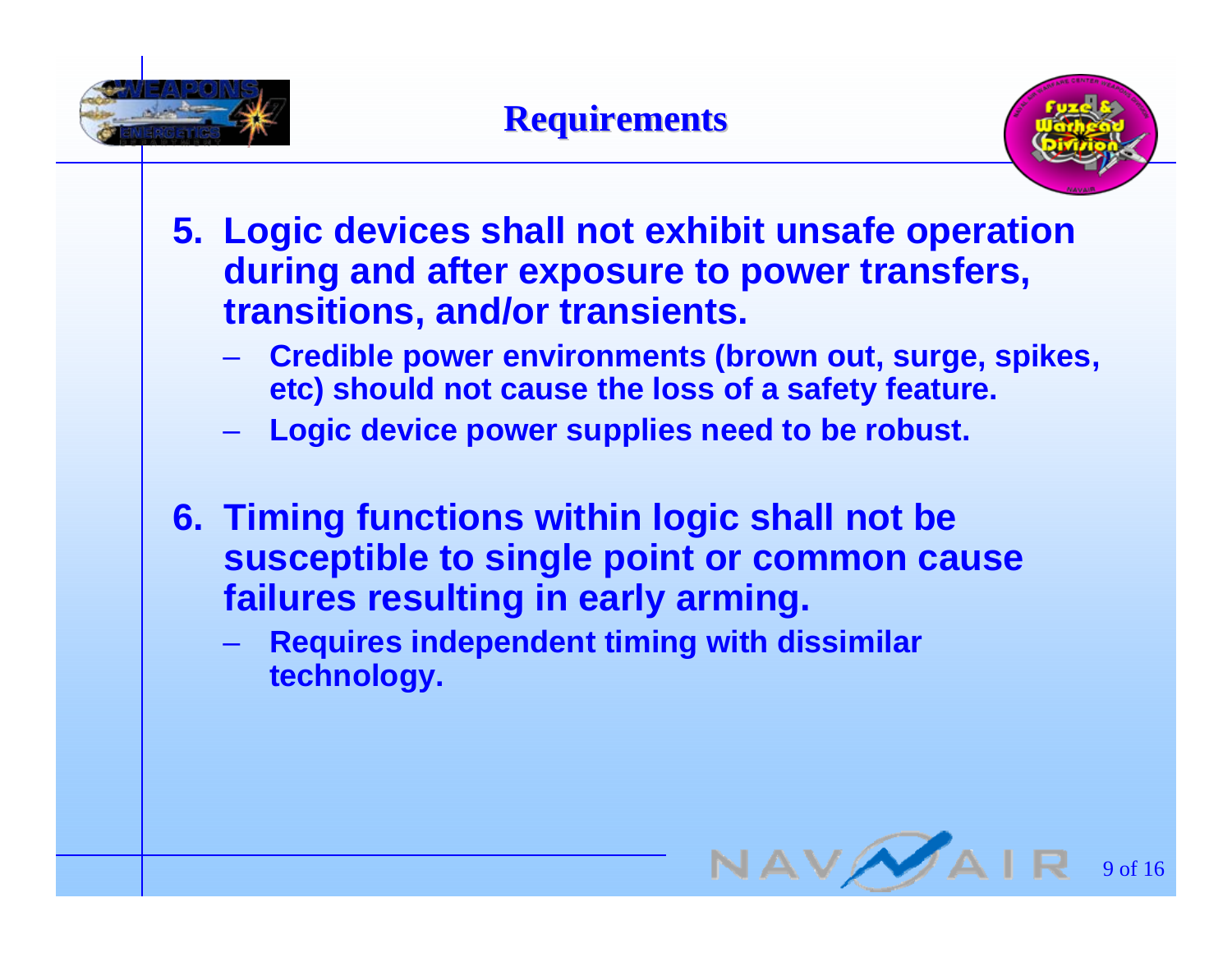





- **7. Logic implementation shall replicate the documented design.** 
	- $\mathcal{L}_{\mathcal{A}}$  , and the set of the set of the set of the set of the set of the set of the set of the set of the set of the set of the set of the set of the set of the set of the set of the set of the set of the set of th **Ensures the intended design is actually implemented.**
	- $\mathcal{L}_{\mathcal{A}}$ **No optimizations or changes to an approved design.**
	- <del>Jan Jawa (</del> **Know your design tools.**
- **8. Where all SFs are implemented with logic devices, the SF logic shall be physically and functionally partitioned from each other.**
	- – **Minimizes the potential for inadvertent subversion such as sneak paths or Single Event Upsets.**

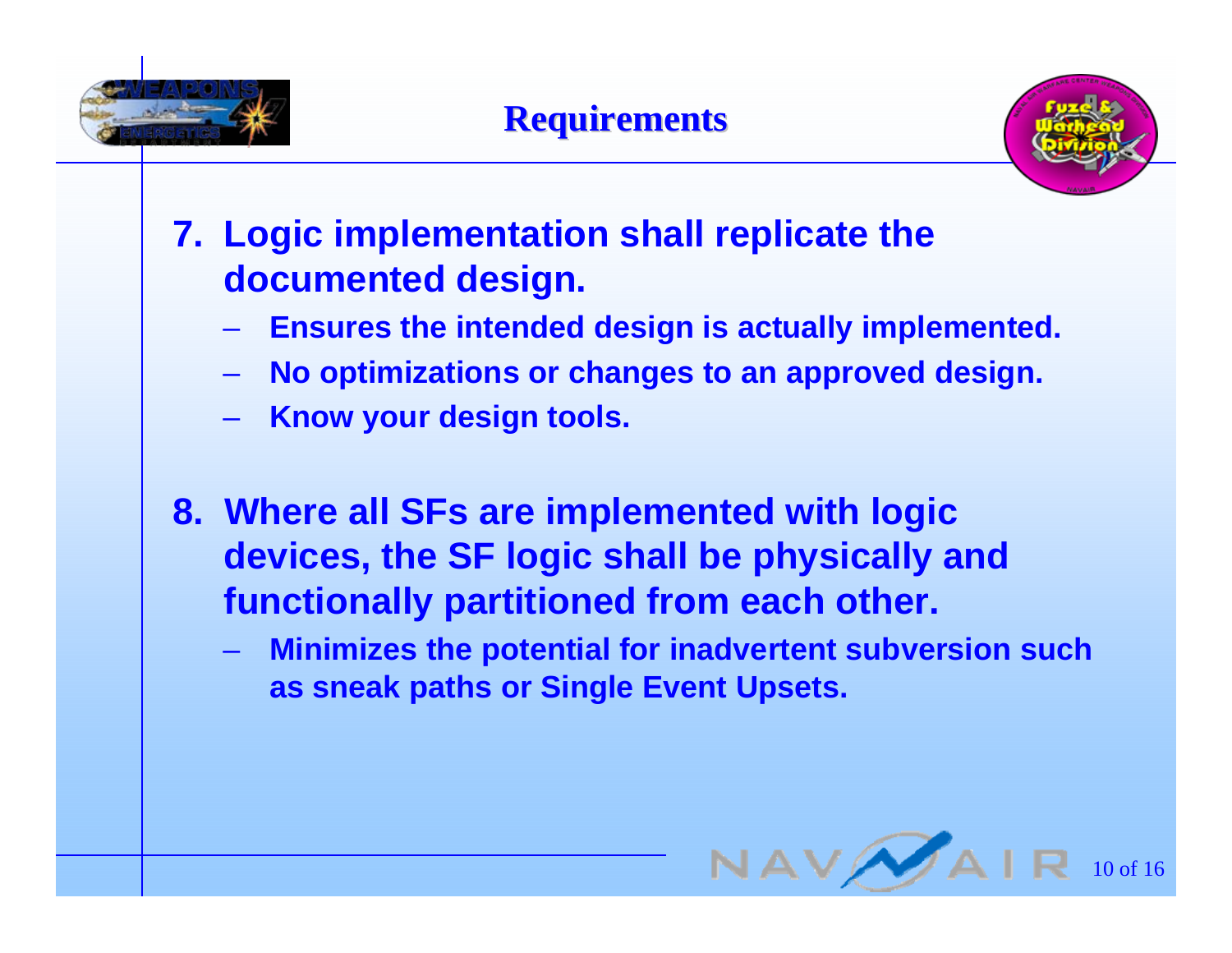



- **9. All logic and/or functionality available within a device shall be disclosed, documented, and assessed in safety analyses and evaluations.**
	- $\mathcal{L}_{\mathcal{A}}$  **Undocumented functions within a SF can compromise the safety of the design and is unacceptable.**
- **10.SF documentation shall include the complete logic flow with all inputs and output defined, along with timing and interdependence of events.**
	- $\mathcal{L}_{\mathcal{A}}$  , and the set of the set of the set of the set of the set of the set of the set of the set of the set of the set of the set of the set of the set of the set of the set of the set of the set of the set of th **Assists with design understanding and verification.**

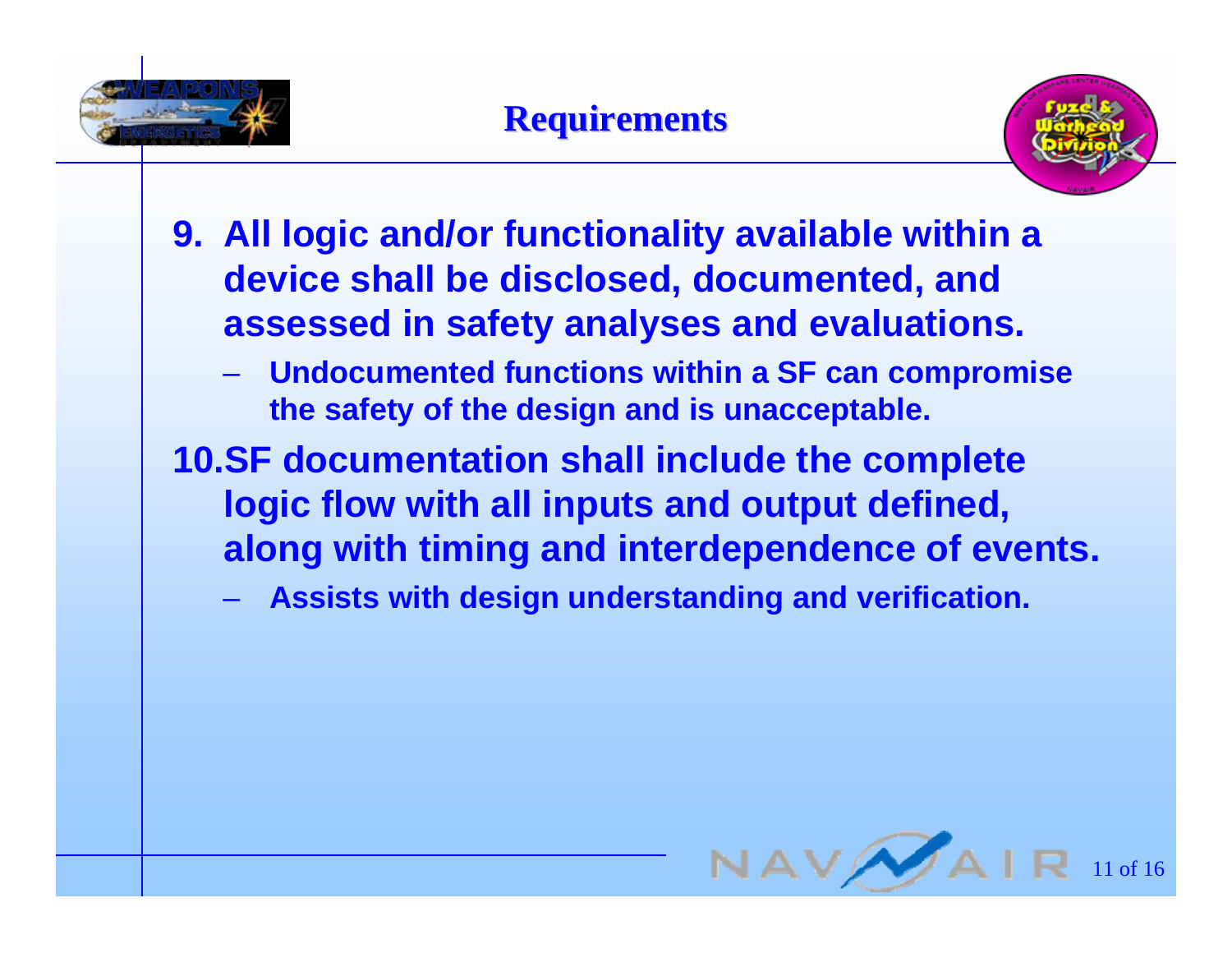





- **11.Manufacturing documentation and processes shall ensure that logic devices within an approved design are produced with an identical configuration.**
	- <del>Jan Jawa (</del> **Assures logic devices are reproduced consistently throughout production.**
- **12.Development tools shall be documented and controlled via configuration management procedures.**
	- $\mathcal{L}_{\mathcal{A}}$  , and the set of the set of the set of the set of the set of the set of the set of the set of the set of the set of the set of the set of the set of the set of the set of the set of the set of the set of th **Assures logic devices configuration matches the intended design.**
	- $\mathcal{L}_{\mathcal{A}}$  , and the set of the set of the set of the set of the set of the set of the set of the set of the set of the set of the set of the set of the set of the set of the set of the set of the set of the set of th **Know your tools and document them.**

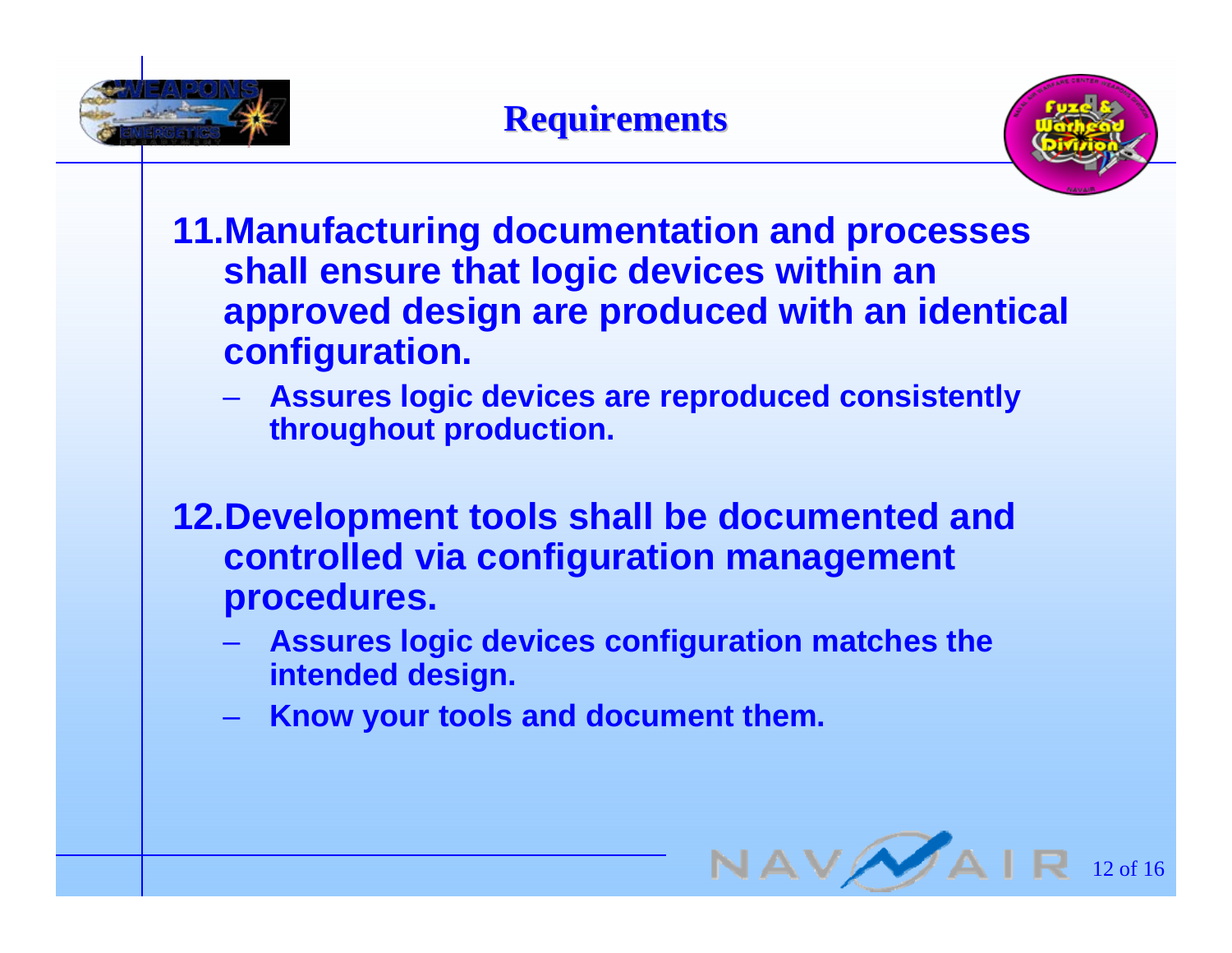



## **13.Reset functions shall not be susceptible to single point or common cause failures that result in unsafe states.**

- $\mathcal{L}_{\mathcal{A}}$ **Redundant resets with different implementations.**
- <del>Jan Jawa (</del> **Logic device reset circuitry must be extremely robust.**

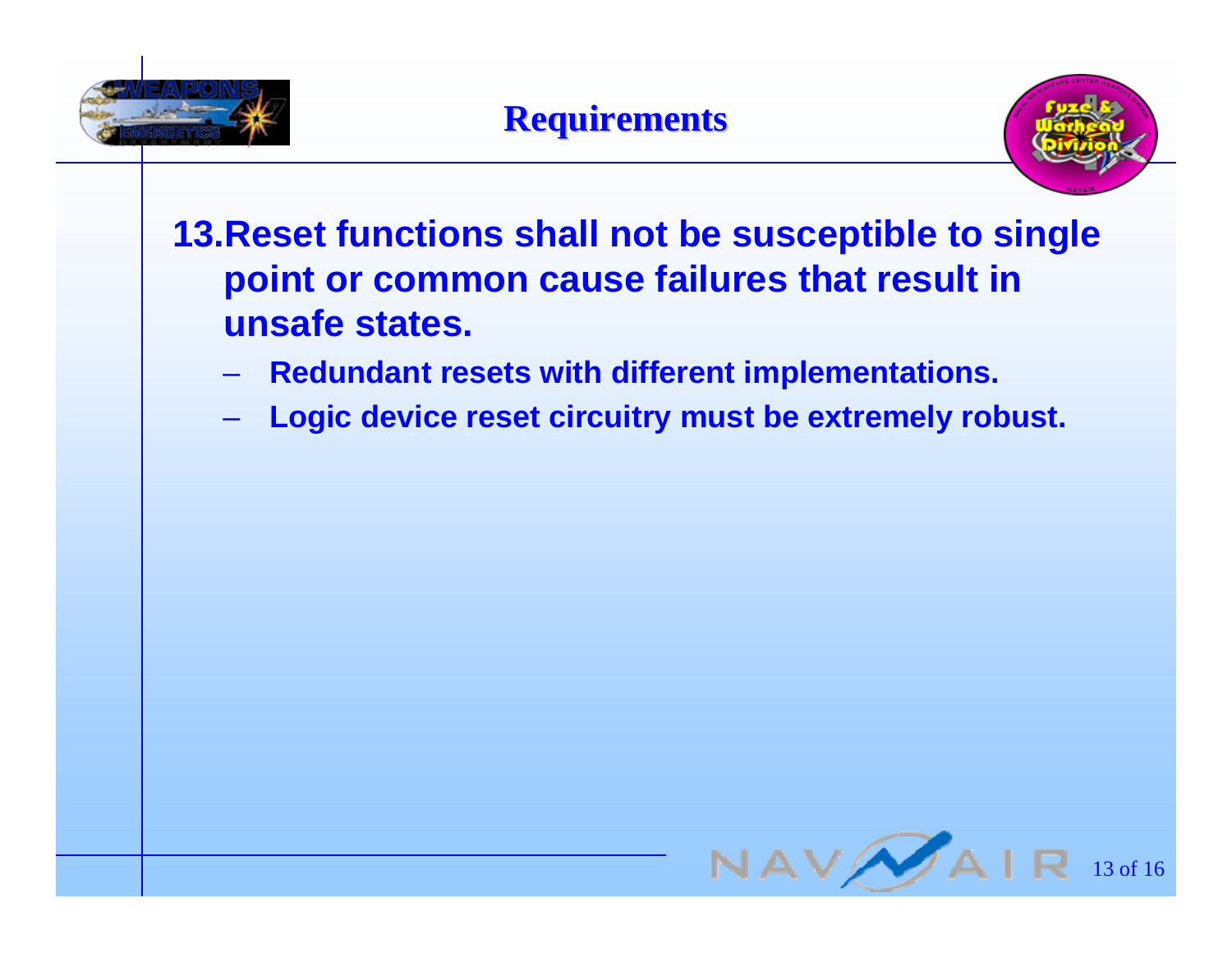



**14.Power for SF logic should be partitioned from other power such as communication or platform power.**

- $\mathcal{L}_{\mathcal{A}}$ **Minimizes subversion of a safety feature**
- **15.Power for SF logic should be applied as late in the launch sequence or operational deployment as practical.**
	- **ESAD without power = SAFE**

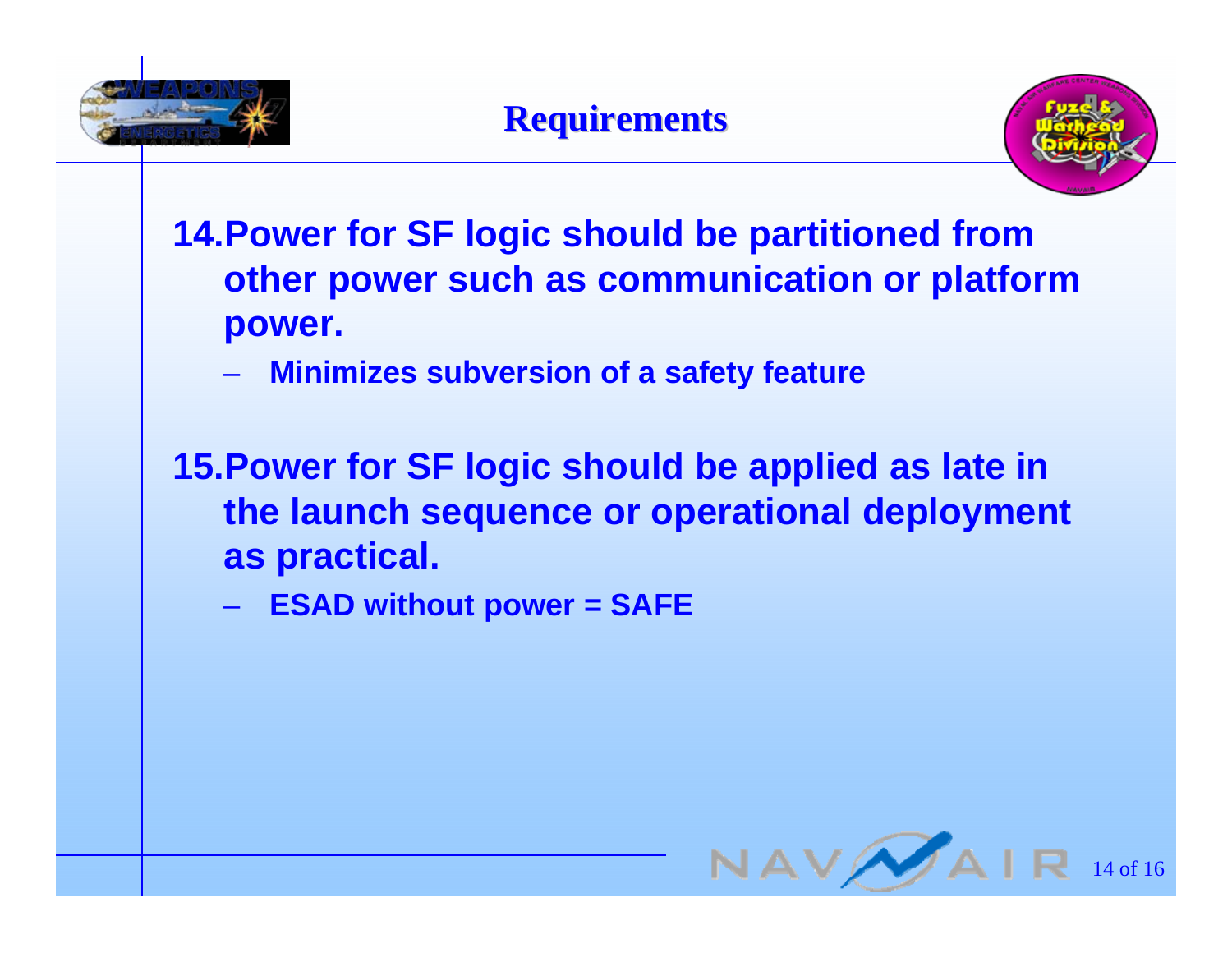



 **A copy of the technical manual may be obtained via mail from the following:**

**ChairmanDOD Fuze Engineering Standardization Working Group U.S. Army Armament Research, Development and Engineering Center ATTN: AMSRD-AAR-AEP-FPicatinny Arsenal, NJ 07806-5000**